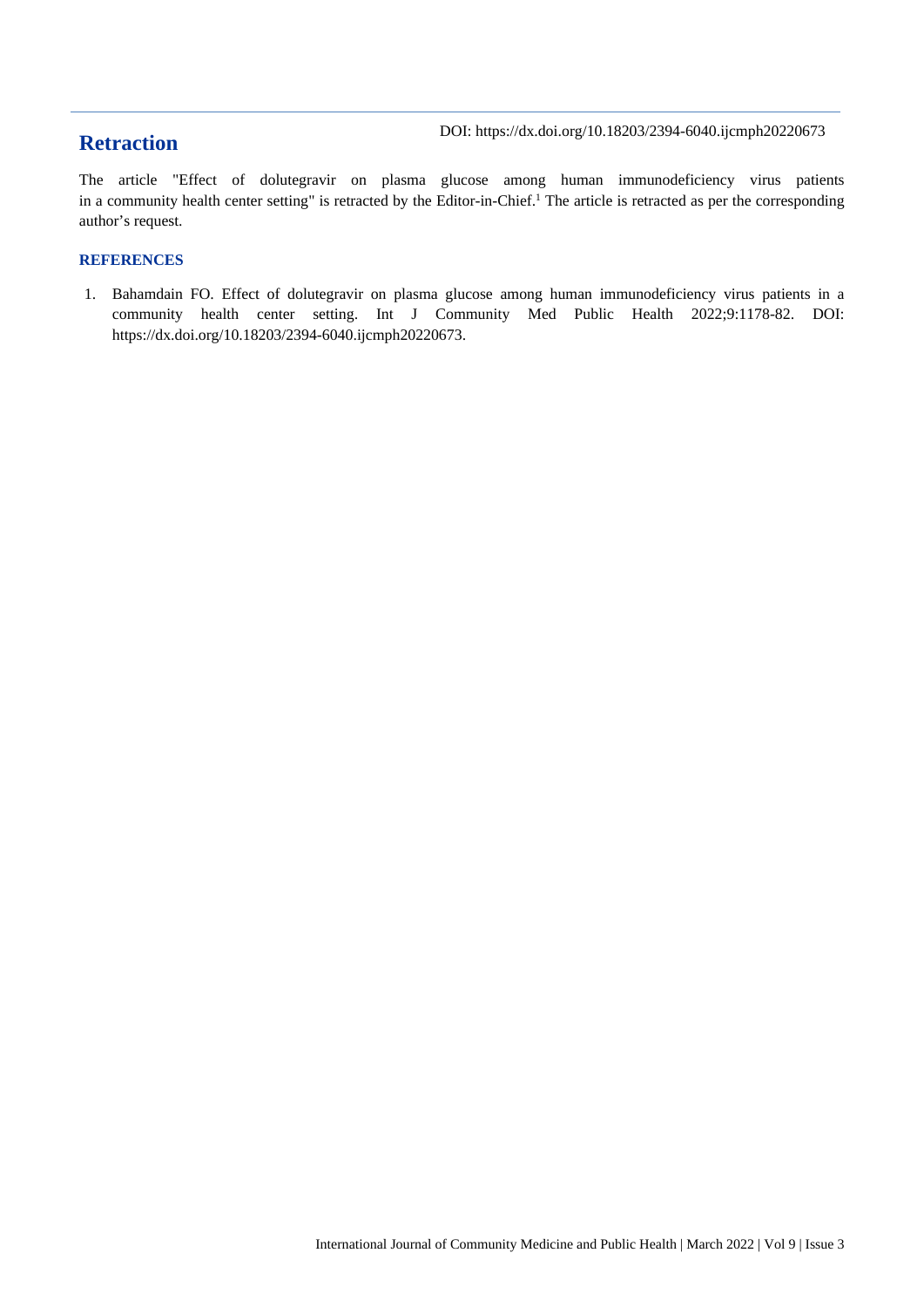## **Original Research Article**

DOI: https://dx.doi.org/10.18203/2394-6040.ijcmph20220673

# **Effect of dolutegravir on plasma glucose among human immunodeficiency virus patients in a community health center setting**

### **Foud O. Bahamdain\***

El Rio Community Healthcare Centers, Tucson, Arizona, United States

**Received:** 06 February 2022 **Revised:** 21 February 2022 **Accepted:** 22 February 2022

**\*Correspondence:** Dr. Foud O. Bahamdain, E-mail: Bahamdain.F@kamc.med.sa

**Copyright:** © the author(s), publisher and licensee Medip Academy. This is an open-access article distributed under the terms of the Creative Commons Attribution Non-Commercial License, which permits unrestricted non-commercial use, distribution, and reproduction in any medium, provided the original work is properly cited.

#### **ABSTRACT**

**Background:** Dolutegravir has become one of the initial backbone in antiretroviral therapy (ART) regimens for most patients with human immunodeficiency virus (HIV) in several recent clinical guidelines. However, dolutegravir has been associated with severe cases of hyperglycemia and new-onset of diabetes in multiple case reports and clinical trials. A community health center noticed an increasing number of new-onset hyperglycemia incidences in patients on dolutegravir.

**Methods:** Retrospective chart review of patients who started on dolutegravir or dolutegavir combination regimen (Triumreq®, Juluca®) between the dates of 1 January 2013 to 1 January 2018 who have been treated in community healthcare centers. Baseline blood sugar and/or A1C before starting dolutegravir, at 3-6 months of treatment and at end of study were compared between subjects.

**Results:** 422 subjects were enrolled. Dolutegravir had little effect on plasma glucose among 72% of the subjects (n=305). However, 7% of the subjects (n=28) on dolutegravir treatment with no glucose intolerance met criteria for prediabetes at 3-6 months of therapy. One subjects had developed diabetes at 3-6 months after dolutegravir was initiated. In addition, at the end of the study, thirteen percent of patients developed prediabetes (n=56) and 1.4% developed diabetes (n=6). Among the 24 subjects that had diabetes before dolutegravir was initiation, 83% required intensification of their diabetes regimen.

**Conclusions:** Dolutegravir may cause a moderate increase in plasma sugar after 3-6 months of therapy. Further increase has been noticed up to 12%. Due to existence of confounding variables, patient with diabetes should not be switched from dolutegravir.

**Keywords:** HIV, Dolutegravir, Diabetes

#### **INTRODUCTION**

Diabetes mellitus affects approximately 10% of the United States population and contributes to significant morbidity, decreased quality of life, rising health care costs, and mortality. <sup>1</sup> Research has demonstrated a 4-fold increase in the incidence of diabetes in men with HIV infection taking ART compared to men not infected with HIV. <sup>2</sup> Integrase strand transfer inhibitor (INSTI)-based regimens are recommended as an initial ART for most patients with HIV in several recent clinical guidelines.<sup>3</sup>

Dolutegravir is an integrase strand transfer inhibitor that has become an initial component in many ART regimens. Dolutegravir is dosed once daily with a long half-life of nearly fourteen hours, does not require a pharmacokinetic booster, high potency and barrier to resistance compared to some ART medications, and has minimum cytochrome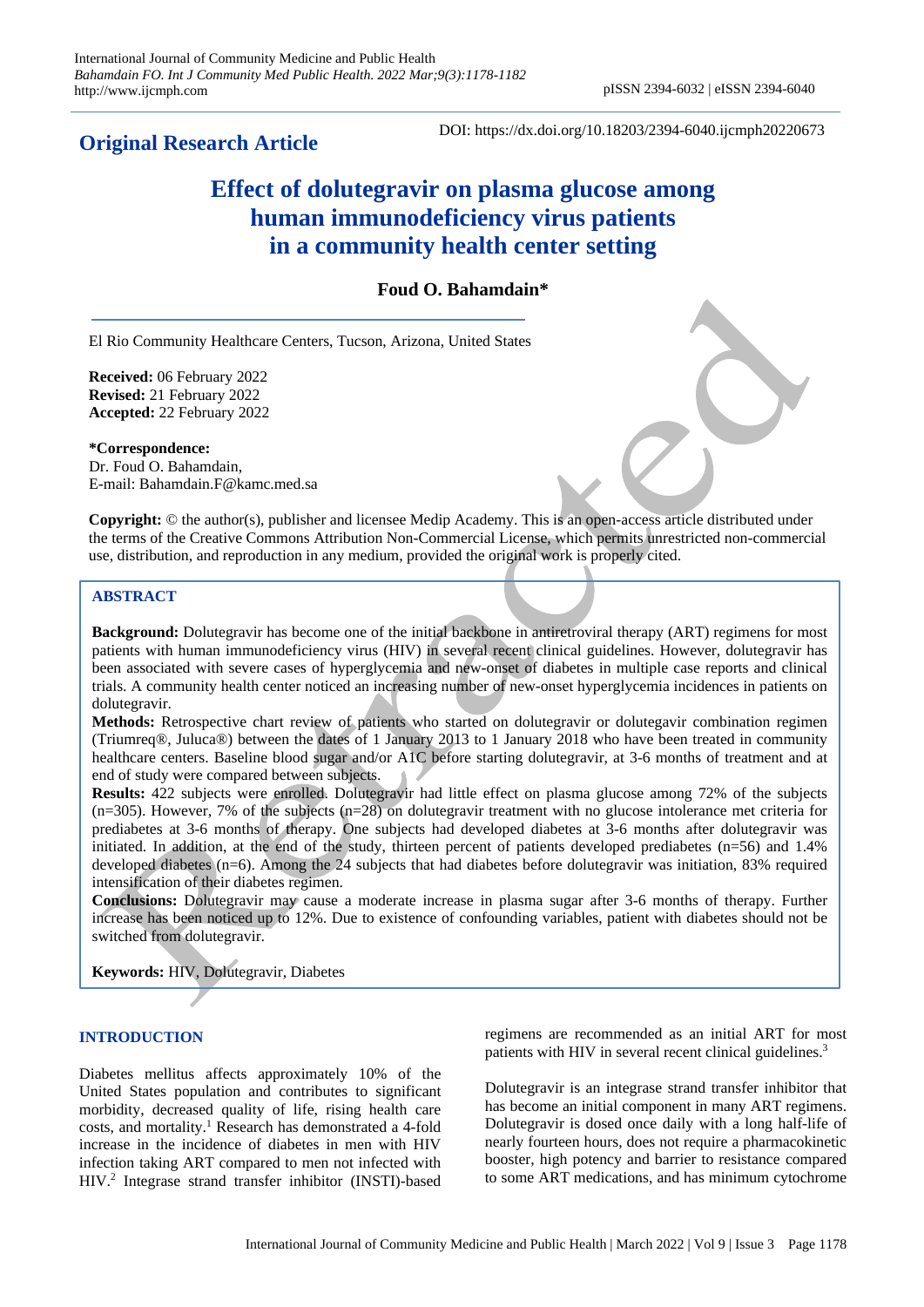P450 interactions compare to other ART medications.<sup>3</sup> The pharmacokinetic properties of dolutegravir have made it an appealing drug in the treatment of HIV. However, hyperglycemia has been reported as one of the potential side effects of dolutegravir (up to 11%).<sup>4,5</sup> The severity of hyperglycemia ranged from grade 2 (plasma glucose level between 126-250 mg/dl) to grade 4 (lifethreating complication like ketoacidosis) in several clinical trials that approved dolutegravir efficacy. Furthermore, dolutegravir has been associated with severe cases of hyperglycemia and new-onset of diabetes in multiple case reports.<sup>7,8</sup> A community health center noticed an increasing number of new-onset hyperglycemia incidences in patients on dolutegravir.

Due to the lack of clinical studies on prevalence and association between new-onset of hyperglycemia and dolutegravir in a community health center setting, the need for a study that examined this phenomenon was necessary, as results can be used to guide providers in the selection of ART. The aim of this study was to investigate the association between dolutegravir and hyperglycemia and measure the impact of dolutegravir on patients with diabetes.

#### **METHODS**

This study was a retrospective chart review of patients who started on dolutegravir or dolutegavir combination

regimen (Triumreq®, Juluca®) with or without the diagnosis of diabetes who have been treated in Tucson, Arizona, United States: El Rio community healthcare centers between the dates of January 2013 to January 2018. We included participants who were 18 years or older with HIV infection and were on dolutegravir between January 2013 to January 2018. Patients had to have at least one blood sugar and/or A1C, at 3-6 months after initiation of dolutegravir and at end of study or after dolutegravir discontinued. We excluded individuals who were on protease inhibitor. Protease inhibitors acutely and reversibly inhibited the insulin-responsive glucose transporter Glut 4, leading to peripheral insulin resistance and impaired glucose tolerance. <sup>8</sup> Children (age <17) and patients with documented pregnancy during the study period were also excluded. The study was approved by the research oversight committee of El Rio community healthcare centers and university of Arizona, Tucson, Arizona, United States. Patients were identified using medication prescription records. Electronic health record (EHR) was utilized to collect patients' data using a data collection form. Baseline blood sugar and/or A1C before starting DTG, at 3-6 months of treatment and at end of study was compared between groups. A further examination at how many patients in the non-diabetic group have developed diabetes mellitus or prediabetes was done. Finally, the number of patients in the diabetes group requiring escalation in therapy were identified. Only average and percentage of patients were reported without the need for further analysis.



#### **RESULTS**

Between 1 January 2013 and 1 January 2018, 699 individuals were screened for inclusion of which 423 were enrolled (Figure 1). Baseline characteristics shown below and for the 423 subjects (Table 1). The majority of subjects were male (85%). Forty-six percent of the

subjects were of white/non-Hispanic heritage, with thirtysix were of subjects were Hispanic/Latino and 1% of African American descent. Some patients (n=24) had diabetes before dolutegravir was initiation and others had prediabetes (n=13). Majority of the subjects had chronic co-morbidities; defined as diagnoses of one of these diseases (diabetes, dyslipidemia, hypertension, polycystic ovary syndrome, any mental health disease, BMI of >24).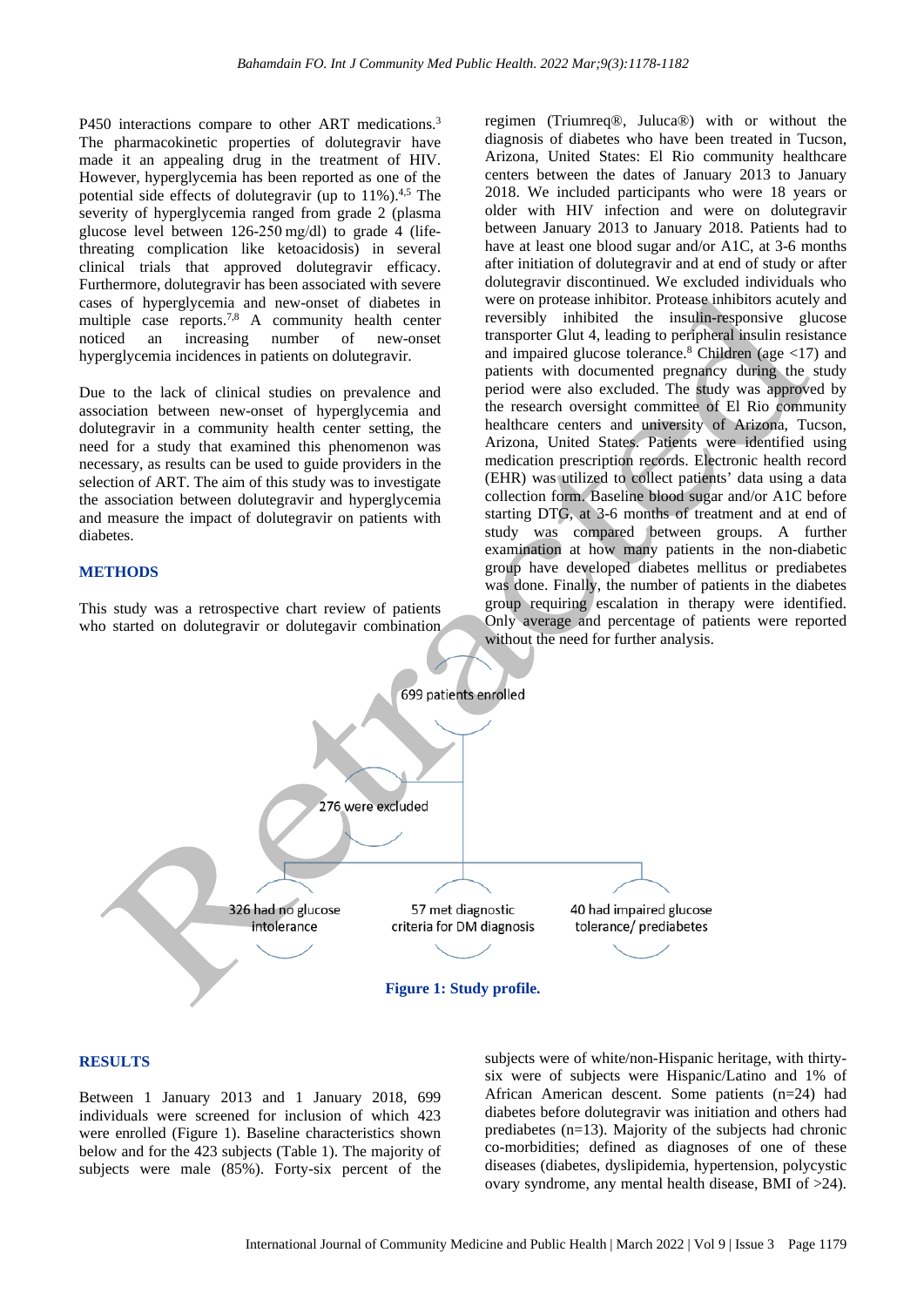Only 6% of the study population  $(n=24)$  did not have any chronic co-morbidities.

As shown in Figure 2, dolutegravir did not have any effect on plasma glucose at the end of the study among 72% of the subjects (n=305). However, 7% of the subjects (n=28) on dolutegravir treatment with no glucose intolerance met criteria for prediabetes at 3-6 months of therapy. Moreover, one subjects had developed diabetes at 3-6 months after dolutegravir was initiated. In addition,

at the end of the study, thirteen percent of patients developed prediabetes (n=56) and 1.4% developed diabetes (n=6).

Among the 24 subjects that had diabetes before dolutegravir was initiation, 83% of required intensification of their diabetes regimen (Figure 3). Intensification of diabetes regimen was defined as any increase in their current dose or the addition of new diabetes medication to the subjects' regiment before dolutegravir was initiated.



**Figure 2: Effect of dolutegravir on plasma glucose at 3-4 months and end of study; data are in numbers (number of patients).**



**Figure 3: Number of patients that required intensification of their diabetes regimen.**

| Table 1: Baseline characteristics and demographic |
|---------------------------------------------------|
| data of patients; data are in numbers $(\%).$     |

| <b>Characteristics</b>                  | $N(\%)$  |
|-----------------------------------------|----------|
| <b>Male</b>                             | 358 (85) |
| <b>Initial diagnosis of diabetes</b>    | 24(6)    |
| <b>Initial diagnosis of prediabetes</b> | 14(3)    |
| White/non-Hispanic                      | 196 (46) |
| Hispanic/Latino                         | 153 (36) |
| <b>African American</b>                 | 43(1)    |
| <b>Chronic co-morbidities</b>           |          |

#### **DISCUSSION**

Combination ART for the treatment of HIV infection was associated with a risk of developing diabetes, mainly in subjects with signs of metabolic syndrome before initiating ART. <sup>2</sup> Dolutegravir had become one of the initial backbone in ART regimens for most patients with HIV in several recent clinical guidelines. <sup>3</sup> In this study we examined the association between new-onset of hyperglycemia and dolutegravir.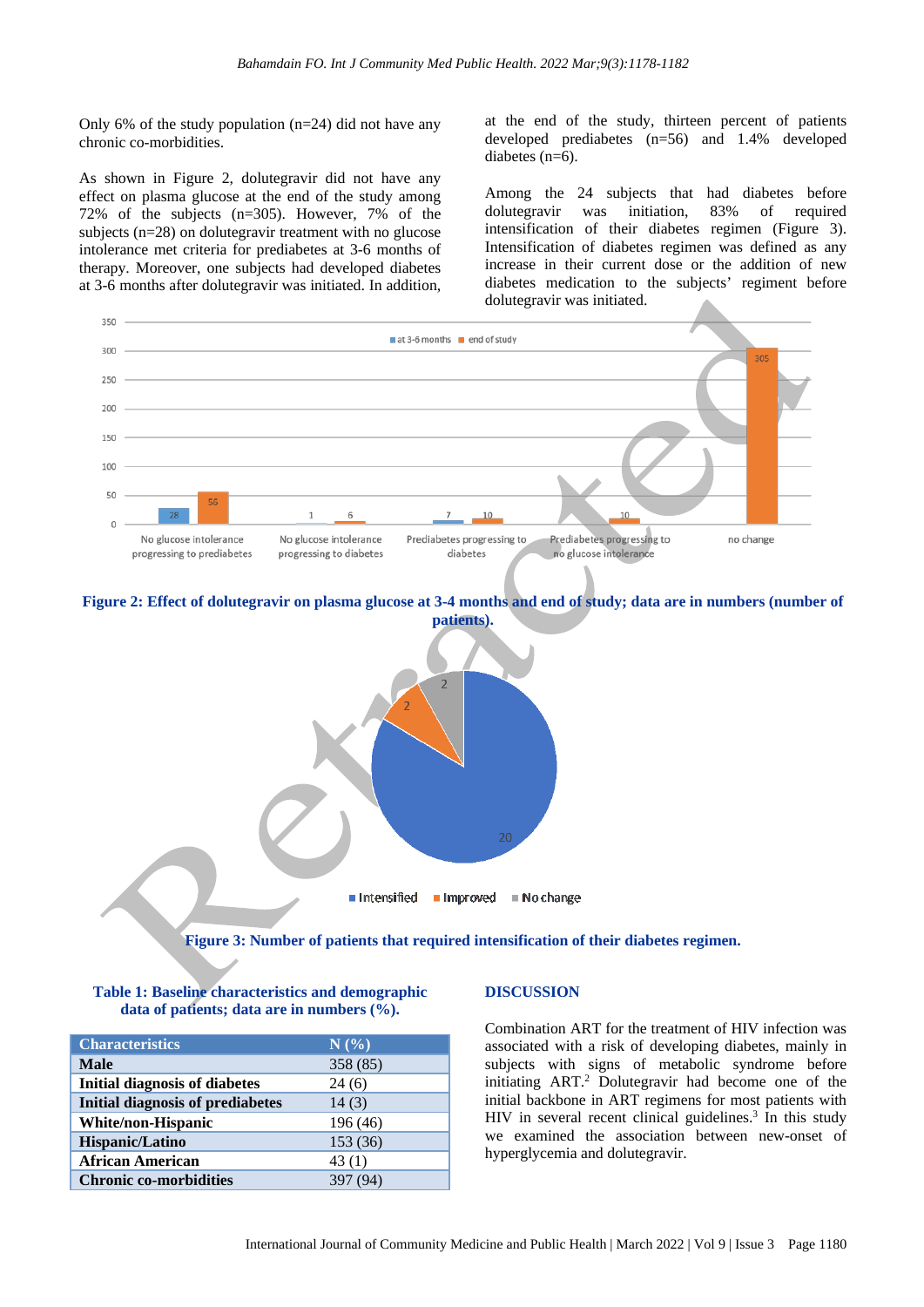While only 1.4% of subjects on dolutegravir treatment developed diabetes  $(n=6)$ , 7% of the subjects  $(n=28)$  on dolutegravir treatment with no glucose intolerance met criteria for prediabetes at 3-6 months. The number of subjects on dolutegravir treatment with no glucose intolerance who met criteria for prediabetes increased to thirteen percent  $(n=56)$  by the end of the study. This study had similar results to the SINGLE study. In the SINGLE study, the dolutegravir/abacavir/lamivudine group had 9% in the grade 2 hyperglycaemia classification (serum plasma glucose between 126 and 250 mg/dl) and 2% in the grade 3 classification (serum plasma glucose  $>25$ ). Moreover, hyperglycemia was reported in SPRING-2, SAILING, SINGLE and VIKING-36-8. Furthermore, the package inserted for dolutegravir had information regarding plasma glucose abnormalities. <sup>5</sup> A mechanism for the INSTI-induced hyperglycaemia was hypothesized to be due to chelation of magnesium, thereby inhibiting the release and signalling of insulin. <sup>14</sup> On the other hand, hyperglycaemia was not reported in the original VIKING trial; however, it was included in the package insert. 7

This study had several limitations. The study did not exclude patients with pancreatic cancer or chronic pancreatitis and patients on additional medication therapy known to cause hyperglycemia (antipsychotics). Moreover, the study was done in a small but diverse population limiting the generalizability of results. Majority of the subjects were white men. Additionally, the study did not measure medications using prescription fill history or viral load. Finally, the 83% of the diabetic patients who required escalation in antidiabetic therapy could be due to economic, social and behavior factors. Besides that, diabetes was a progressive disease could account for some of the diabetes medication escalation.

#### **CONCLUSION**

Dolutegravir may cause a moderate increase in plasma sugar after 3-6 months of therapy. Due to existence of confounding variables, patients with diabetes should not be switched from dolutegravir. Further sub-analysis of this study should be done to examine patient predictors of dolutegravir-associated hyperglycemia, different dolutegravir regimens (Tivicay® vs Triumeq®) and longterm effect of dolutegravir should be assessed.

*Funding: No funding sources*

*Conflict of interest: None declared*

*Ethical approval: The study was approved by the Institutional Ethics Committee*

#### **REFERENCES**

1. Benjamin EJ, Blaha MJ, Chiuve SE, Cushman M, Das SR, Deo R, et al. Heart disease and stroke statistics‐2017 update: a report from the American Heart Association. Circulation. 2017;135(10):146- 603.

- 2. Brown TT, Cole SR, Li X, Kingsley LA, Palella FJ, Riddler SA, et al. Antiretroviral therapy and the prevalence and incidence of diabetes mellitus in the multicenter AIDS cohort study. Arch Intern Med. 2005;165(10):1179-84.
- 3. Dow DE, Bartlett JA. Dolutegravir, the secondgeneration of integrase strand transfer inhibitors (INSTIs) for the treatment of HIV. Infect Dis Ther. 2014;3(2):83-102.
- 4. Cahn P, Pozniak AL, Mingrone H, Shuldyakov A, Brites C, Andrade V, et al. Dolutegravir versus raltegravir in antiretroviral-experienced, integraseinhibitor-naive adults with HIV: week 48 results from the randomized, double-blind, non-inferiority SAILING study. Lancet. 2013;382(9893):700-8.
- 5. Walmsley SL, Antela A, Clumeck N, Duiculescu D, Eberhard A, Gutiérrez F, et al. Dolutegravir plus abacavir-lamivudine for the treatment of HIV-1 infection. N Engl J Med. 2013;369(19):1807-18.
- 6. Raffi F, Rachlis A, Stellbrink HJ, Hardy WD, Torti C, Orkin C, et al. Once-daily dolutegravir versus raltegravir in antiretroviral-naive adults with HIV-1 infection: 48 week results from the randomised, double-blind, non-inferiority SPRING-2 study. Lancet. 2013;381(9868):735-43.
- 7. Castagna A, Maggiolo F, Penco G, Wright D, Mills A, Grossberg R, et al. Dolutegravir in antiretroviralexperienced patients with raltegravir- and/or elvitegravir-resistant HIV-1: 24-week results of the phase III VIKING-3 study. J Infect Dis. 2014;3(1):354-62.
- 8. McLaughlin M, Walsh S, Galvin S. Dolutegravirinduced hyperglycaemia in a patient living with HIV. J Antimicrob Chemother. 2018;73(1):258-60.
- 9. Fong PS, Flynn DM, Evans CD, Korthuis PT. Integrase strand transfer inhibitor-associated diabetes mellitus: a case report. Int J STD AIDS. 2017;28(6):626-8.
- 10. Koster JC, Remedi MS, Qiu H, Nichols CG, Hruz PW. HIV protease inhibitors acutely impair glucosestimulated insulin release. Diabetes. 2003;52(7):1695-700.
- 11. Rimawi BH, Johnson E, Rajakumar A, Tao S, Jiang Y, Gillespie, et al. Pharmacokinetics and placental transfer of elvitegravir, dolutegravir, and other antiretrovirals during pregnancy. Antimicrob Agents Chemother. 2017;61(6):2213-6.
- 12. Hernandez-Romieu, Alfonso C. Current neurology and neuroscience reports. U. S. Natnl Libr Med. 2017.
- 13. Fantauzzi A, Mezzaroma I. Dolutegravir: clinical efficacy and role in HIV therapy. Ther Adv Chronic Dis. 2014;5(4):164-77.
- 14. Micromedex Solutions. Dolutegravir Sodium. Available at: http://www.micromedexsolutions.com. Accessed on 15 January 2022.
- 15. Elam MB, Hunninghake DB, Davis KB, Garg R, Johnson C, Egan D, et al. Effect of niacin on lipid and lipoprotein levels and glycemic control in